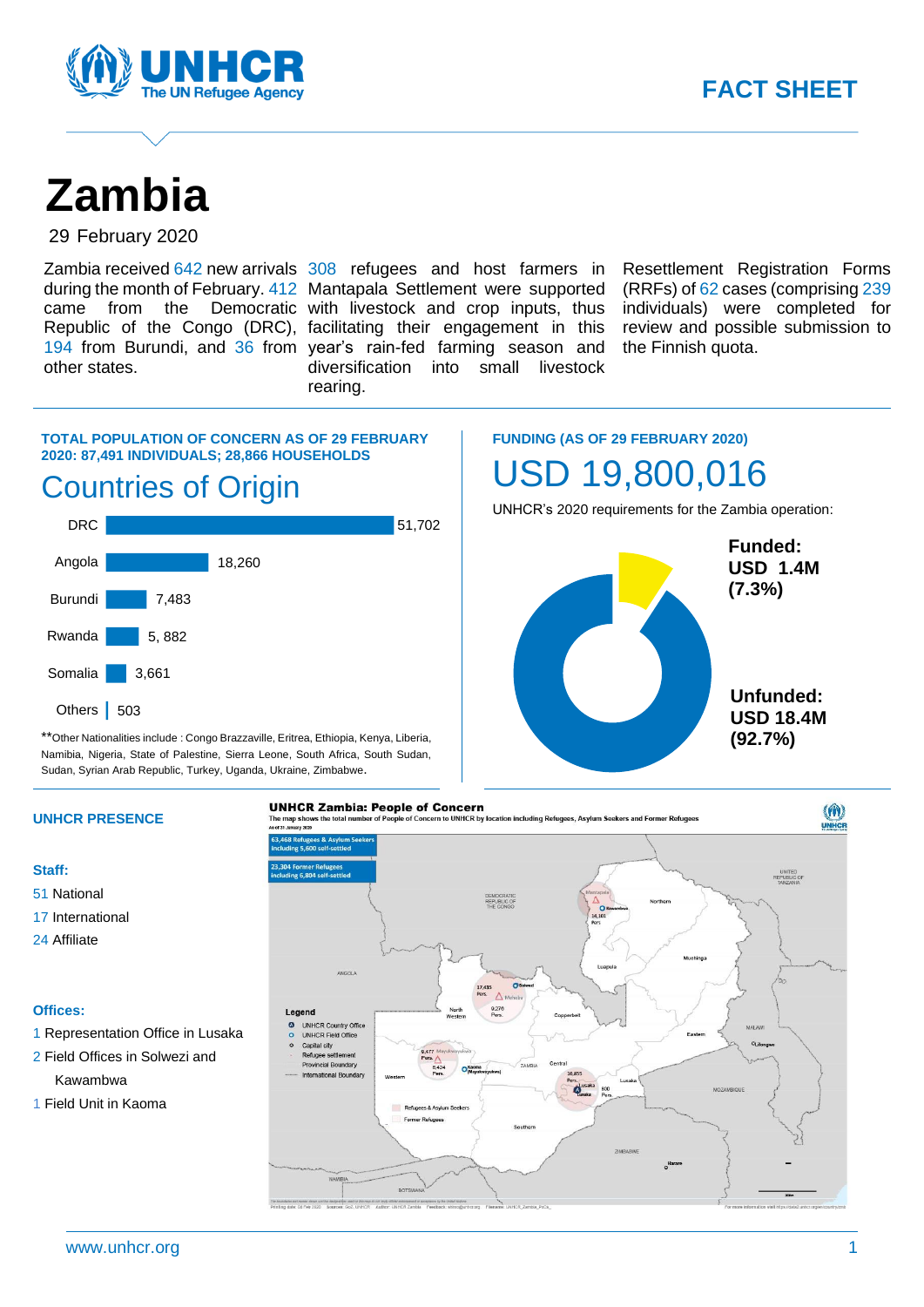

## Working with Partners

- UNHCR, the UN Refugee Agency, works closely with the Office of the Commissioner for Refugees (COR) in the Ministry of Home Affairs and key government line ministries.
- It also works in partnership with the United Nations Country Team (UNCT) and I-NGOs, such as Action Africa Help, Plan International, Caritas Czech Republic, CARE International and World Vision Zambia.
- Most of the NGOs and UN agencies provide support to Congolese refugees, the majority of whom live in Mantapala Settlement, in northern Zambia.
- Together with the government, UNHCR also provides basic social support to persons of concern in Lusaka as well as the older refugee settlements of Meheba and Mayukwayukwa, in Western and North Western provinces, respectively.

### Main Activities

#### **Protection**

- Zambia received a total of 642 new arrivals in February 2020. Some 412 came from the Democratic Republic of the Congo (DRC), 194 from Burundi and 36 of other nationalities. Continuation of reception of new arrivals (mainly from the DRC and Burundi) could be attributed to latent registration. In January 2020, Zambia registered 716 new arrivals.
- At the beginning of the month of February, the security situation in both Meheba and Mayukwayukwa was precarious owing to incidents of gassing that affected the whole of Zambia, including the two settlements. Persons of concern were affected by the gassing which led to riots and mobs attacking alleged suspects. With support from security forces, the security situation was normalized during this period. Local security systems were reviewed and enhanced by security expertise on mission from UNDSS in Lusaka and the Regional Office in Pretoria.
- The International Organization for Migration (IOM), working with UNHCR, conducted a Multidisciplinary Management of Sexual and Gender Based Violence workshop in Solwezi and Kaoma from 3-7 February 2019. The learning points included community and police/legal response to SGBV, medical and psychosocial care and support for survivors of SGBV, and data collection tools and design of one-stop center case flow chart sessions.
- During the month of February, a multi-functional team composed of UNHCR Protection staff in coordination with the Office of the Commissioner for Refugees (COR), and partners (CARE International and Caritas Czech Republic), commenced a Rapid Protection Risk Assessment which targets persons of concern in Lusaka. The purpose of the assessment was to better evaluate the drivers and existing protection risks in order to derive joint actions to improve the protection environment for refugees in Lusaka. Focus group discussions were held to collect data at Makeni transit centre and Kanyama outreach centre. A total of 40 (20F:20M) refugees and asylum seekers were included. The exercise will continue in the month of March with key informant interviews before results of the assessment can be documented and an SGBV strategy developed.
- On 3 February 2020, two physiotherapists from St. Paul Mission hospital in Nchelenge District commenced three months free physiotherapy treatment to support 186 persons with various disabilities in Mantapala Settlement.
- The ISBINDI programme, through its community child and youth care workers, counselled a total of 68 (29 boys and 39 girls) school age children to enrol into school in Mantapala Settlement. A total of 127 children who required exercise books were referred to UNICEF for assistance.
- In Meheba Refugee Settlement, during the reporting period, UNHCR convened a Multi-Functional Team for the purpose of approving guardians for unaccompanied children to collect Cash-Based-Interventions on behalf of the children. In total, five children from five households had guardianship approved through the MFT. The appointed guardians will be collecting CBI for the children until the unaccompanied children are eligible to collect cash on their own at the age of 16 years old. In Mayukwayukwa Refugee Settlement, guardians were appointed by Ministry of Community Development and Social Services (MCDSS) for elderly Angolans who are unable to handle their CBI transactions.

#### **Education**

- The land at both Mantapala-A and Mantapala-B schools was cleared for construction of two school blocks, consisting of 1 by 3 classrooms, and for construction of five teacher houses at Mantapala-B school.
- UNICEF commenced fixing of new wooden doors and new classroom chalk boards at Mantapala-B school to replace the old ones.
- In both Meheba and Mayukwayukwa Refugee Settlements, a total of 63 pupils (27 from Mayukwayukwa and 36 from Meheba) in grade 12 and sitting for their final examinations in 2020, had their examination fees paid for by the UNHCR Field Office.
- The Ministry of Education updated the refugee children education support list and submitted to UNHCR.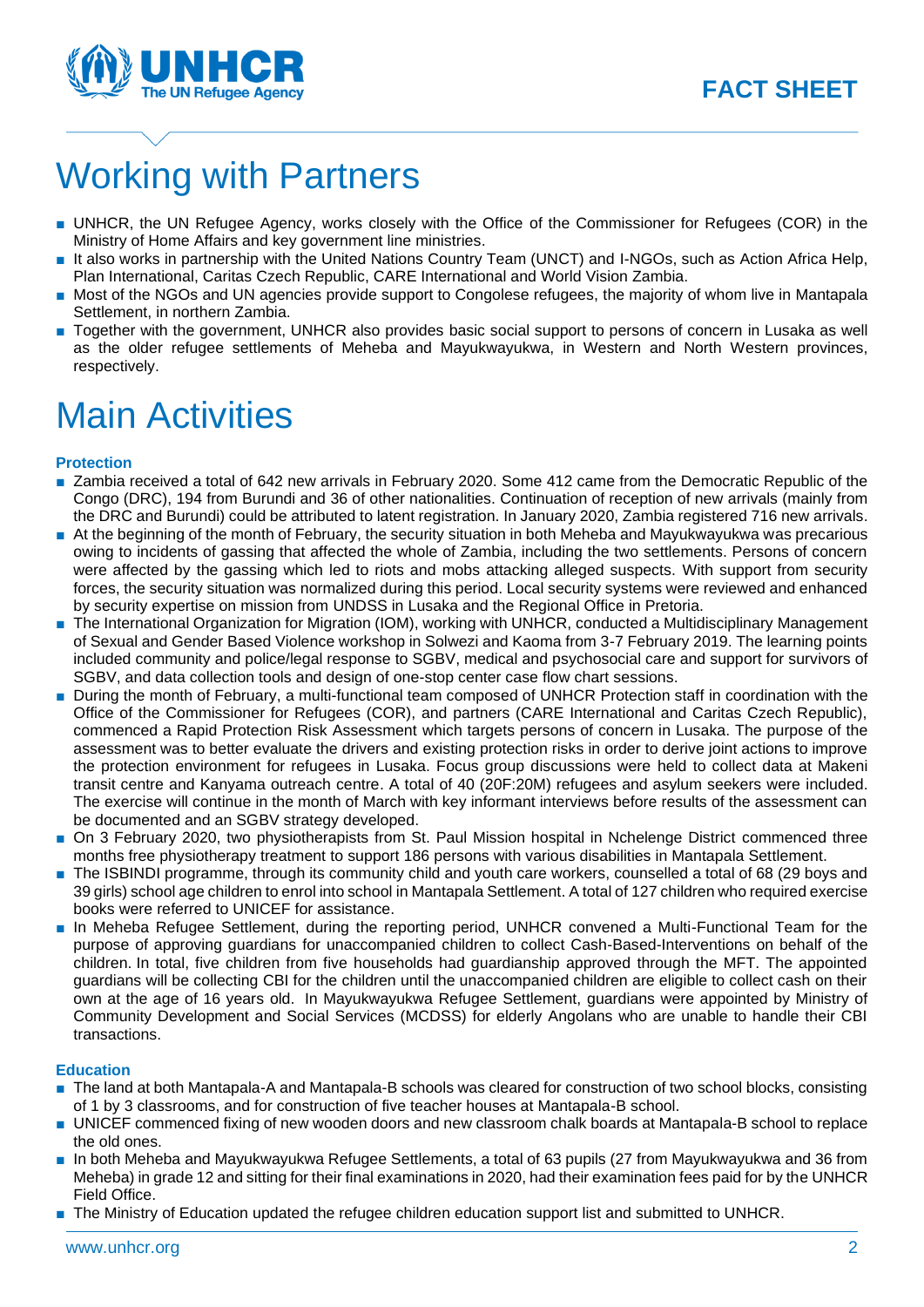

- Through UNHCR's active advocacy and support, one male person of concern was admitted to the government-run Solwezi Technical School under the new STEM (Science, Technology, Engineering and Mathematics) programme.
- At Mayukwayukwa Refugee Settlement, partners from COR, UNHCR, Ministry of Community Development and Social Services (MCDSS), Caritas and Ministry of General Education held an MFT meeting that was worked on the selection of pupils for 2020 Education support. The list totalled 217 children (108 female and 109 male).
- Under the facilitation of the Ministry of Education, literacy and numeracy classes were introduced at Mayukwayukwa Primary School.

#### **Health**

- During the period under review, the Ministry of Health immunized over 3, 000 children against various diseases during the week-long Mop-up Polio Vaccination Campaign in the Mantapala settlement.
- A total of 3,250 refugees and host community members, including 1,113 children under-five, attended the Outpatient Department in Mantapala Settlement and were treated for various ailments while 39 cases were referred to the St Paul's Hospital in Nchelenge Town for specialized services.
- A total of 50 deliveries occurred, of which 47 (94%) were conducted by skilled health personnel. A total of 247 women visited the antenatal clinic to receive prenatal blood tonics, vitamins, malaria prevention drugs and were encouraged to continue observing good health practices.
- During the month under review, no case of COVID-19 had been reported positive in Zambia. However, preparations and awareness activities were underway towards the end of the month of February.

#### **Food Security and Nutrition**

- In Mantapala Settlement, a total of 37 malnourished children received supplementary food, while 14 were weaned off from support due to full recovery. The Ministry of Health continued providing nutrition education support, especially to pregnant and lactating mothers in the settlements at clinics during antenatal sessions.
- World Food Programme (WFP) has indicated to UNHCR that, owing to funding constraints, it may discontinue food distribution to Congolese refugees in Mantapala Settlement.

#### **Water and Sanitation**

■ Hygiene promotors continued to work three days a week (Monday, Wednesday and Friday) reaching circa 15 households per day in all the three refugee settlements. Provision of water and sanitation continued in the settlements and the reception center in Lusaka.

#### **Shelter and NFIs**

- From their own CRI stocks, World Vision International distributed to persons with special needs (PSNs) Core Relief Items (CRIs) which included: 150 underwear for males, 169 t-shirts for females and 955 footwear for both males and females.
- The Zambia Red Cross at their own costs, completed the construction of two blocks of waterborne toilets at the new Reception centre and at the two Food Distribution Centres in Mantapala Settlement. In the same settlement, the Red Cross further commenced construction of waterborne toilets at the Police post in block-12, now at 60% completion.

#### **Camp Coordination and Camp Management**

■ The refugee response is led and coordinated by the Government of the Republic of Zambia in order to achieve the United Nations (UN) Sustainable Development Goals (SDGs), Zambia' Seventh National Development Plan (SNDP) and the Comprehensive Refugee Response Framework (CRRF). Under the Refugee Act [\(Government Of Zambia](https://eur02.safelinks.protection.outlook.com/?url=http%3A%2F%2Fwww.parliament.gov.zm%2Fsites%2Fdefault%2Ffiles%2Fdocuments%2Facts%2FThe%2520Refugees%2520Act%2520No.%25201%2520of%25202017.pdf&data=02%7C01%7Cshimo%40unhcr.org%7C532077eff6ab434da56e08d6e42fa830%7Ce5c37981666441348a0c6543d2af80be%7C0%7C0%7C636947290662179288&sdata=x2Etd9IU5mKhOA9Oiu7AadKtzS7V8Zp1hCnuX2ar7%2BA%3D&reserved=0)  [Act No. 1 Of 2017\)](https://eur02.safelinks.protection.outlook.com/?url=http%3A%2F%2Fwww.parliament.gov.zm%2Fsites%2Fdefault%2Ffiles%2Fdocuments%2Facts%2FThe%2520Refugees%2520Act%2520No.%25201%2520of%25202017.pdf&data=02%7C01%7Cshimo%40unhcr.org%7C532077eff6ab434da56e08d6e42fa830%7Ce5c37981666441348a0c6543d2af80be%7C0%7C0%7C636947290662179288&sdata=x2Etd9IU5mKhOA9Oiu7AadKtzS7V8Zp1hCnuX2ar7%2BA%3D&reserved=0), COR, within the Ministry of Home Affairs, is mandated to deal with refugee matters. Thus, Zambia has since 2018 adopted the mainstreaming approach, which requires that the line ministries of Agriculture, Health, Education and Community services (which previously were engaged under separate Project Partnership Agreements (PPAs)) contribute to key sectors under COR. Coordination of the different sectors and partners is managed through bi-monthly and monthly interagency meetings at field and country level, respectively. This interaction is further strengthened through sectoral and bilateral stakeholder interactions. UNHCR remains the primary interlocutor and lead agency for all refugee matters among the UN family. To respond to the Congolese refugee emergency in a holistic and coordinated manner, the Government of the Republic of Zambia has established an Inter-Ministerial Committee (IMC) composed of key line ministries. The Committee remains valid and active post-emergency.

#### **Access to Energy**

■ Refugees in all three settlements continue to rely on firewood, candles, solar panels and battery powered energy for lighting and related domestic use.

#### **Community Empowerment and Self-Reliance**

■ UNHCR and the Government of Zambia, represented by the office of the Commissioner for Refugees, embarked on a Joint Global Compact on Refugees Livelihood mission in Nchelenge District from 16 February to 22 February. The mission team conducted site visits in the camp and government institutions, held meetings with various stakeholders